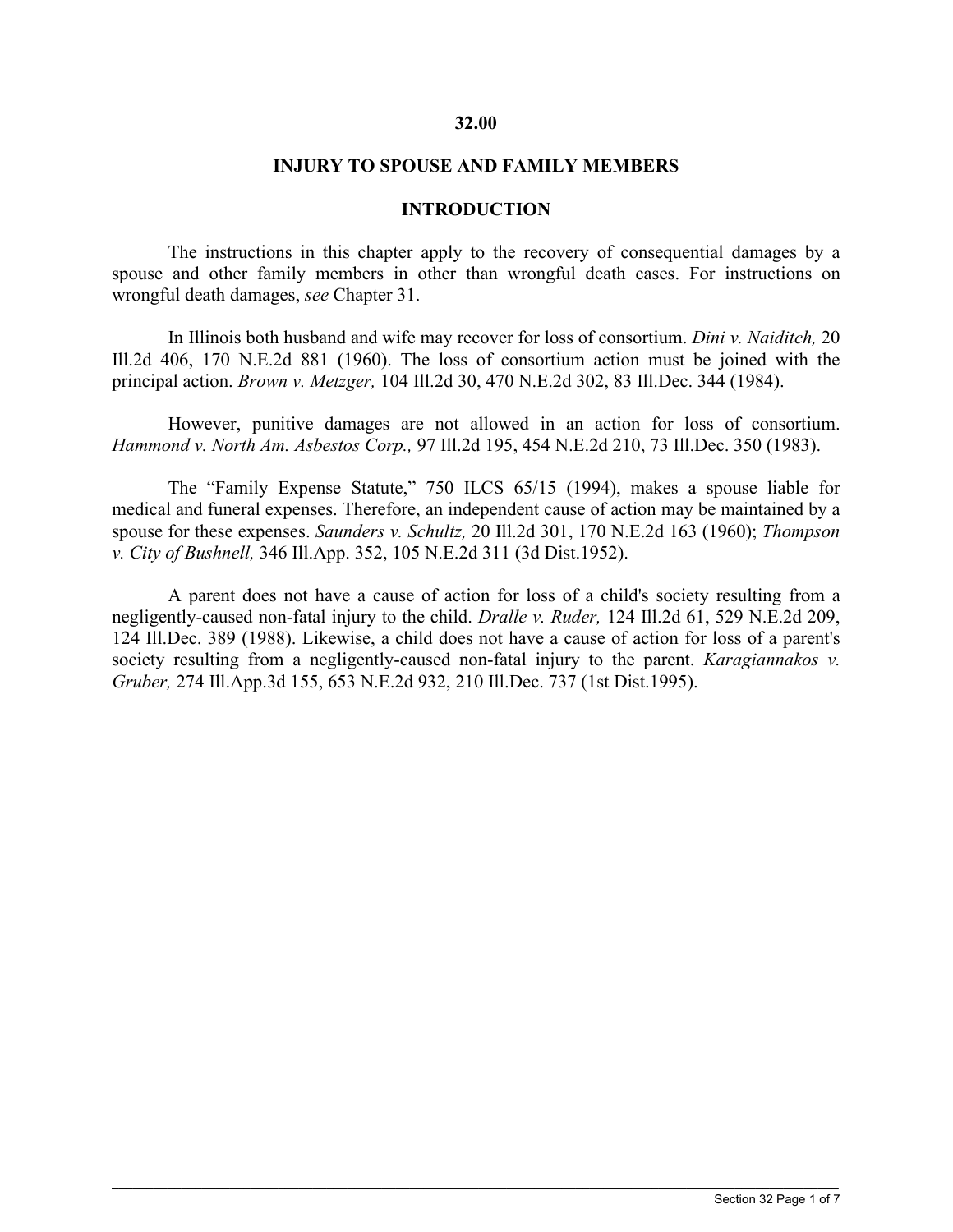#### **32.01 Measure of Damages--Injury to Spouse or Family Member**

If you decide for the plaintiff on the question of liability, you must then fix the amount of money which will reasonably and fairly compensate him for any of the following elements of damages arising out of injuries to [his wife] [his child] [his parent] proved by the evidence to have resulted from the [negligence] [wrongful conduct] [of the defendant].

*[Here insert the elements of damage which have a basis in the evidence.]* 

Whether any of these elements of damages has been proved by the evidence is for you to determine.

## **Notes on Use**

The instruction cannot be given in the form set out above. It must be completed by selecting the elements of damages shown by evidence from among IPI 32.02, 32.03, 32.04, 32.05, and 32.06. The relevant elements of damage should be inserted between the two paragraphs of IPI 32.01.

The bracketed words "wrongful conduct" in the first paragraph may be used instead of "negligence" when the misconduct alleged includes a charge such as willful and wanton conduct or other fault.

Other phrases may be substituted for the bracketed terms "negligence" or "wrongful conduct" or "wrongful conduct of the defendant" where appropriate, such as "unreasonably dangerous condition of the product."

 $\_$  ,  $\_$  ,  $\_$  ,  $\_$  ,  $\_$  ,  $\_$  ,  $\_$  ,  $\_$  ,  $\_$  ,  $\_$  ,  $\_$  ,  $\_$  ,  $\_$  ,  $\_$  ,  $\_$  ,  $\_$  ,  $\_$  ,  $\_$  ,  $\_$  ,  $\_$  ,  $\_$  ,  $\_$  ,  $\_$  ,  $\_$  ,  $\_$  ,  $\_$  ,  $\_$  ,  $\_$  ,  $\_$  ,  $\_$  ,  $\_$  ,  $\_$  ,  $\_$  ,  $\_$  ,  $\_$  ,  $\_$  ,  $\_$  ,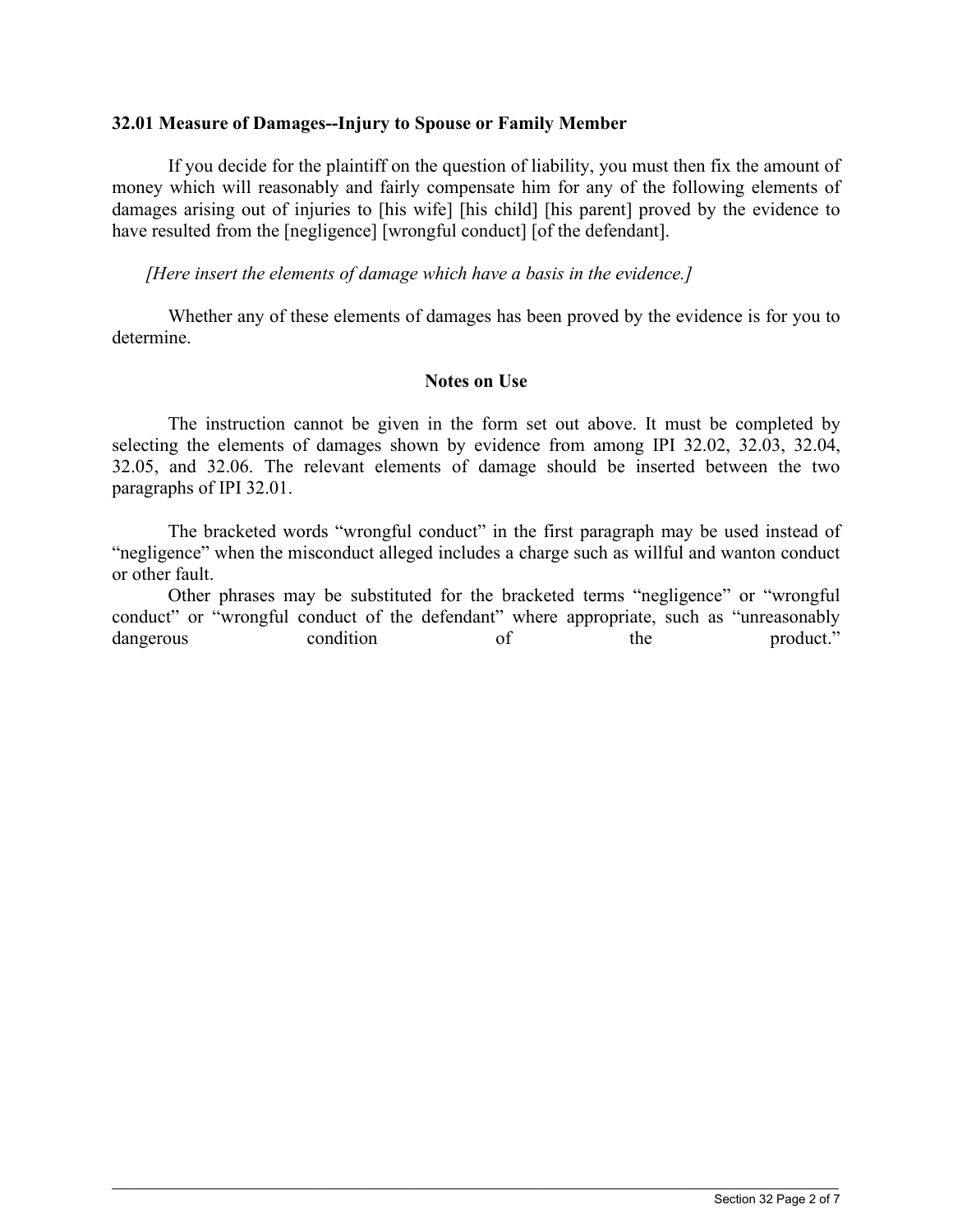## **32.02 Measure of Damages--Injury to Spouse--Medical Expense--Past and Future**

The reasonable expense of necessary medical care, treatment and services received by his wife [and the present cash value of the reasonable expense of necessary medical care, treatment and services reasonably certain to be received in the future.]

#### **Notes on Use**

 This element is to be inserted between the two paragraphs of IPI 32.01 when the evidence justifies its use. To include the bracketed material which relates to future medical expenses, there must be evidence that such expenses are reasonably certain to be incurred.

On the issue of the use of "value" or "expense" for medical care, treatment and services, see 30.06 Notes on Use.

## **Comment**

Common law and statutory provisions allow each spouse to recover for medical expenses for which he is obligated resulting from injury to the other spouse. *Brown Metzger*, 104 Ill.2d 30, 470 N.E.2d 302, 83 Ill.Dec. 344 (1984). On the issue of present cash value, see the IPI 34.00 series.

 $\_$  ,  $\_$  ,  $\_$  ,  $\_$  ,  $\_$  ,  $\_$  ,  $\_$  ,  $\_$  ,  $\_$  ,  $\_$  ,  $\_$  ,  $\_$  ,  $\_$  ,  $\_$  ,  $\_$  ,  $\_$  ,  $\_$  ,  $\_$  ,  $\_$  ,  $\_$  ,  $\_$  ,  $\_$  ,  $\_$  ,  $\_$  ,  $\_$  ,  $\_$  ,  $\_$  ,  $\_$  ,  $\_$  ,  $\_$  ,  $\_$  ,  $\_$  ,  $\_$  ,  $\_$  ,  $\_$  ,  $\_$  ,  $\_$  ,

On the issue of present cash value, *see* the IPI 34.00 series.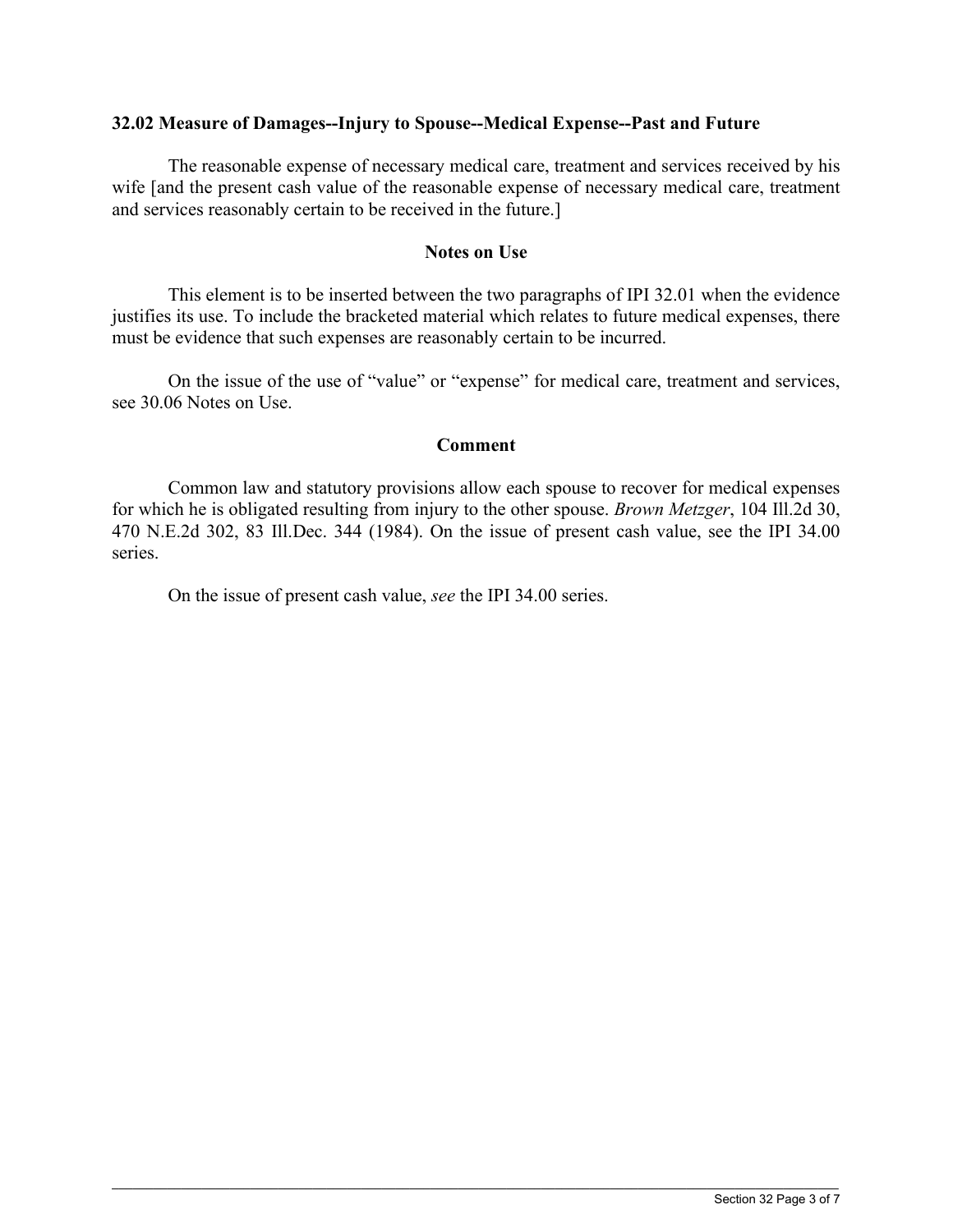## **32.03 Measure of Damages--Injury to Spouse--Loss of Services--Past and Future**

The reasonable value of the services of his wife of which he has been deprived [and the present cash value of the services of his wife of which he is reasonably certain to be deprived in the future].

## **Notes on Use**

 This element is to be inserted between the two paragraphs of IPI 32.01 when the evidence justifies its use. To include the bracketed material which relates to the loss of future services, there must be evidence that such loss is reasonably certain to occur.

## **Comment**

Damages to the husband for loss of services of his wife and for a wife suing to recover for her loss of services where a husband has suffered bodily injury are compensable in Illinois. *Manders v. Pulice,* 102 Ill.App.2d 468, 242 N.E.2d 617 (2d Dist.1968), *aff'd*, 44 Ill.2d 511, 256 N.E.2d 330 (1970); *Dini v. Naiditch,* 20 Ill.2d 406, 170 N.E.2d 881 (1960).

Testimony that the husband no longer shared in the family decision making, in the rearing and disciplining of children, or in the household repairs and chores as he had before the injury supported giving IPI 32.03. *Wood v. Mobil Chem. Co.,* 50 Ill.App.3d 465, 365 N.E.2d 1087, 1096; 8 Ill.Dec. 701, 710 (5th Dist.1977).

 $\_$  ,  $\_$  ,  $\_$  ,  $\_$  ,  $\_$  ,  $\_$  ,  $\_$  ,  $\_$  ,  $\_$  ,  $\_$  ,  $\_$  ,  $\_$  ,  $\_$  ,  $\_$  ,  $\_$  ,  $\_$  ,  $\_$  ,  $\_$  ,  $\_$  ,  $\_$  ,  $\_$  ,  $\_$  ,  $\_$  ,  $\_$  ,  $\_$  ,  $\_$  ,  $\_$  ,  $\_$  ,  $\_$  ,  $\_$  ,  $\_$  ,  $\_$  ,  $\_$  ,  $\_$  ,  $\_$  ,  $\_$  ,  $\_$  ,

On the issue of present cash value, *see* the IPI 34.00 series.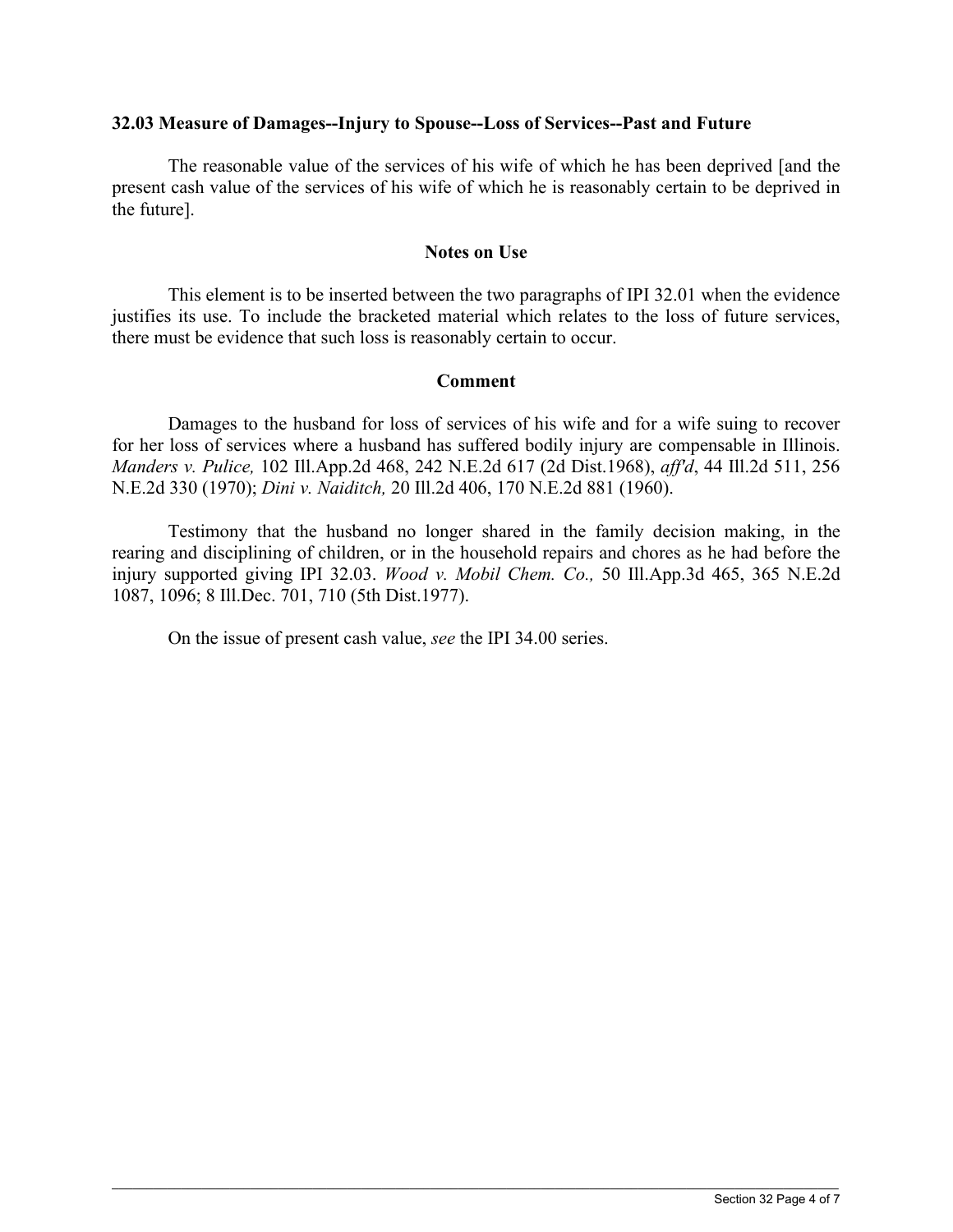## **32.04 Measure of Damages--Injury to Spouse--Loss of Consortium**

The reasonable value of the society, companionship and sexual relationship with his wife of which he has been deprived [and the society, companionship and sexual relationship with his wife of which he is reasonably certain to be deprived in the future].

## **Notes on Use**

 This element is to be inserted between the two paragraphs of IPI 32.01 when the evidence justifies its use. To include the bracketed material which relates to the loss of consortium in the future, there must be evidence that such loss is reasonably certain to occur.

# **Comment**

Society, companionship and sexual relations between husband and wife, oftentimes referred to as consortium, are elements of compensable damages in Illinois in actions brought either by a husband or wife. *Brown v. Metzger,* 104 Ill.2d 30, 470 N.E.2d 302, 83 Ill.Dec. 344 (1984).

On the issue of present cash value, *see* the IPI 34.00 series, and particularly the Comment to IPI 34.02.

 $\_$  ,  $\_$  ,  $\_$  ,  $\_$  ,  $\_$  ,  $\_$  ,  $\_$  ,  $\_$  ,  $\_$  ,  $\_$  ,  $\_$  ,  $\_$  ,  $\_$  ,  $\_$  ,  $\_$  ,  $\_$  ,  $\_$  ,  $\_$  ,  $\_$  ,  $\_$  ,  $\_$  ,  $\_$  ,  $\_$  ,  $\_$  ,  $\_$  ,  $\_$  ,  $\_$  ,  $\_$  ,  $\_$  ,  $\_$  ,  $\_$  ,  $\_$  ,  $\_$  ,  $\_$  ,  $\_$  ,  $\_$  ,  $\_$  ,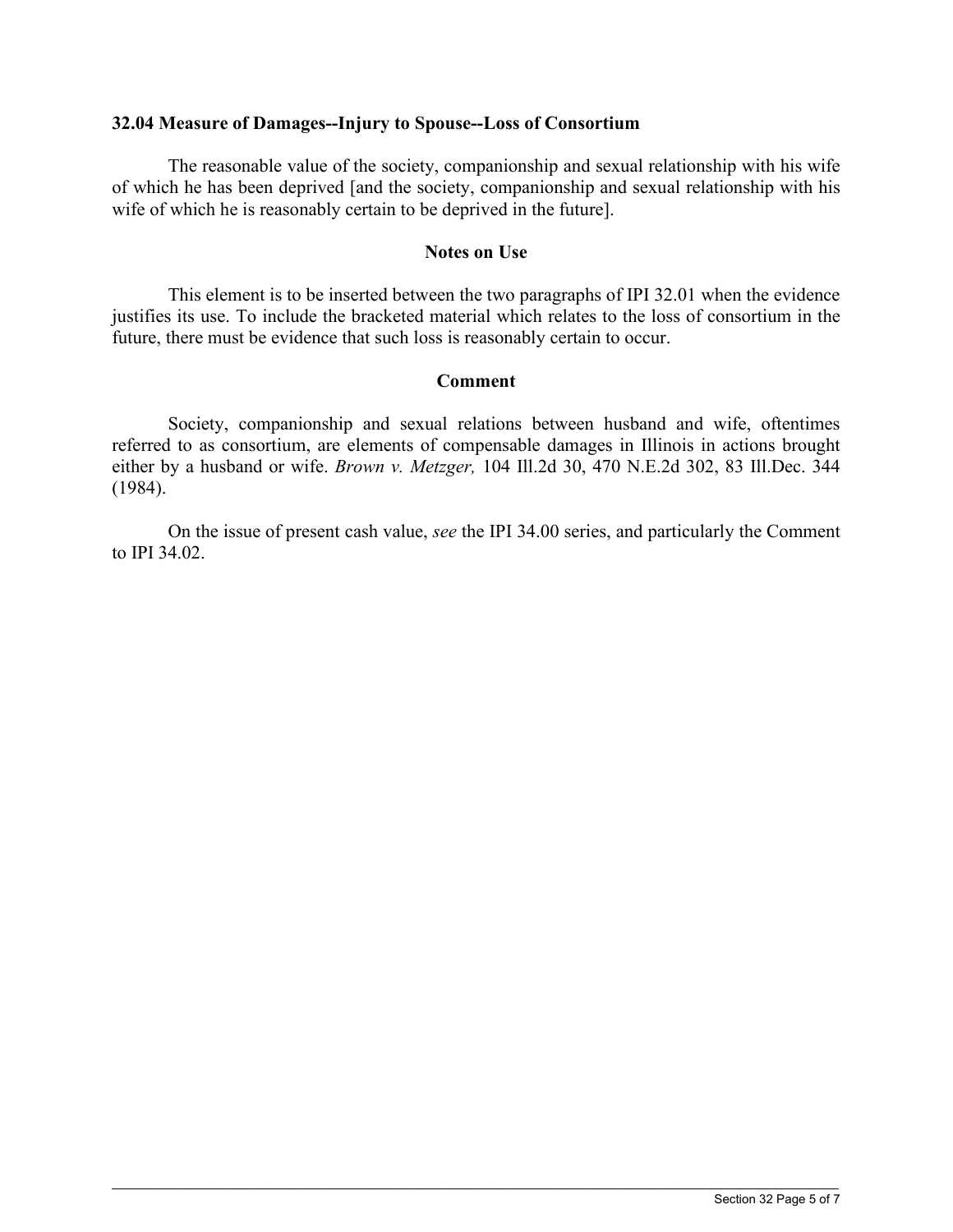#### **32.05 Measure of Damages--Injury to a Child--Medical Expenses--Past and Future**

The reasonable expense of necessary medical care, treatment and services received by the child [and the present cash value of the reasonable expenses of necessary medical care, treatment and services reasonably certain to be received in the future until the child reaches age 18.]

*Comment revised October 2021.*

## **Notes on Use**

This element is to be inserted between the two paragraphs of IPI 32.01 when the evidence justifies its use. To include the bracketed material which relates to future medical expenses, there must be evidence that such expenses are reasonably certain to be incurred. If the parent remains liable for future medical expenses after the child reaches age 18, such as where the child is incompetent or disabled, the phrase "until the child reaches age 18" may be deleted.

On the issue of the use of "value" or "expense" for medical care, treatment and services, see 30.06 Notes on Use.

# **Comment**

Parents may recover for medical expenses for which they are obligated resulting from injury to their minor children. 750 ILCS 65/15 (1994); *Graul v. Adrian*, 32 Ill.2d 345, 205 N.E.2d 444 (1965). The usual practice in Illinois is to sue for all damages in the minor's action. This is accomplished by an assignment of the parents' right to recover these damages. *Roberts v. Sister of Saint Francis Health Serv. Inc.,,* 198 Ill.App.3d 891, 904 (1<sup>st</sup> Dist. 1990). Any defenses to the parents' action remain defenses to this assigned action. *Kennedy v. Kiss*, 89 Ill.App.3d 890, 412 N.E.2d 624, 45 Ill.Dec. 273 (1st Dist.1980).

Parents are not generally liable for medical expenses incurred by adult children. *Ragan v. Protko*, 66 Ill.App.3d 257, 383 N.E.2d 745, 22 Ill.Dec. 937 (5th Dist.1978); *Sapp v. Johnston*, 15 Ill.App.3d 119, 303 N.E.2d 429 (3d Dist.1973). However, support obligations for a mentally or physically disabled child have been imposed upon the husband and wife after the child attains majority. *Strom v. Strom*, 13 Ill.App.2d 354, 142 N.E.2d 172 (1st Dist.1957); *Freestate v. Freestate*, 244 Ill.App. 166 (1st Dist.1927); *see also* 750 ILCS 5/513 (1994); 755 ILCS 5/11A-1 et seq. (1994).

While the parents of a minor child are always responsible for the child's medical expenses, the child is not responsible unless the medical care has been rendered on the child's own credit and not on the credit of a parent. *Kennedy v. Kiss*, 89 Ill.App.3d 890, 412 N.E.2d 624, 45 Ill.Dec. 273 (1st Dist.1980).

 $\_$  ,  $\_$  ,  $\_$  ,  $\_$  ,  $\_$  ,  $\_$  ,  $\_$  ,  $\_$  ,  $\_$  ,  $\_$  ,  $\_$  ,  $\_$  ,  $\_$  ,  $\_$  ,  $\_$  ,  $\_$  ,  $\_$  ,  $\_$  ,  $\_$  ,  $\_$  ,  $\_$  ,  $\_$  ,  $\_$  ,  $\_$  ,  $\_$  ,  $\_$  ,  $\_$  ,  $\_$  ,  $\_$  ,  $\_$  ,  $\_$  ,  $\_$  ,  $\_$  ,  $\_$  ,  $\_$  ,  $\_$  ,  $\_$  ,

On the issue of present cash value, see the IPI 34.00 Series